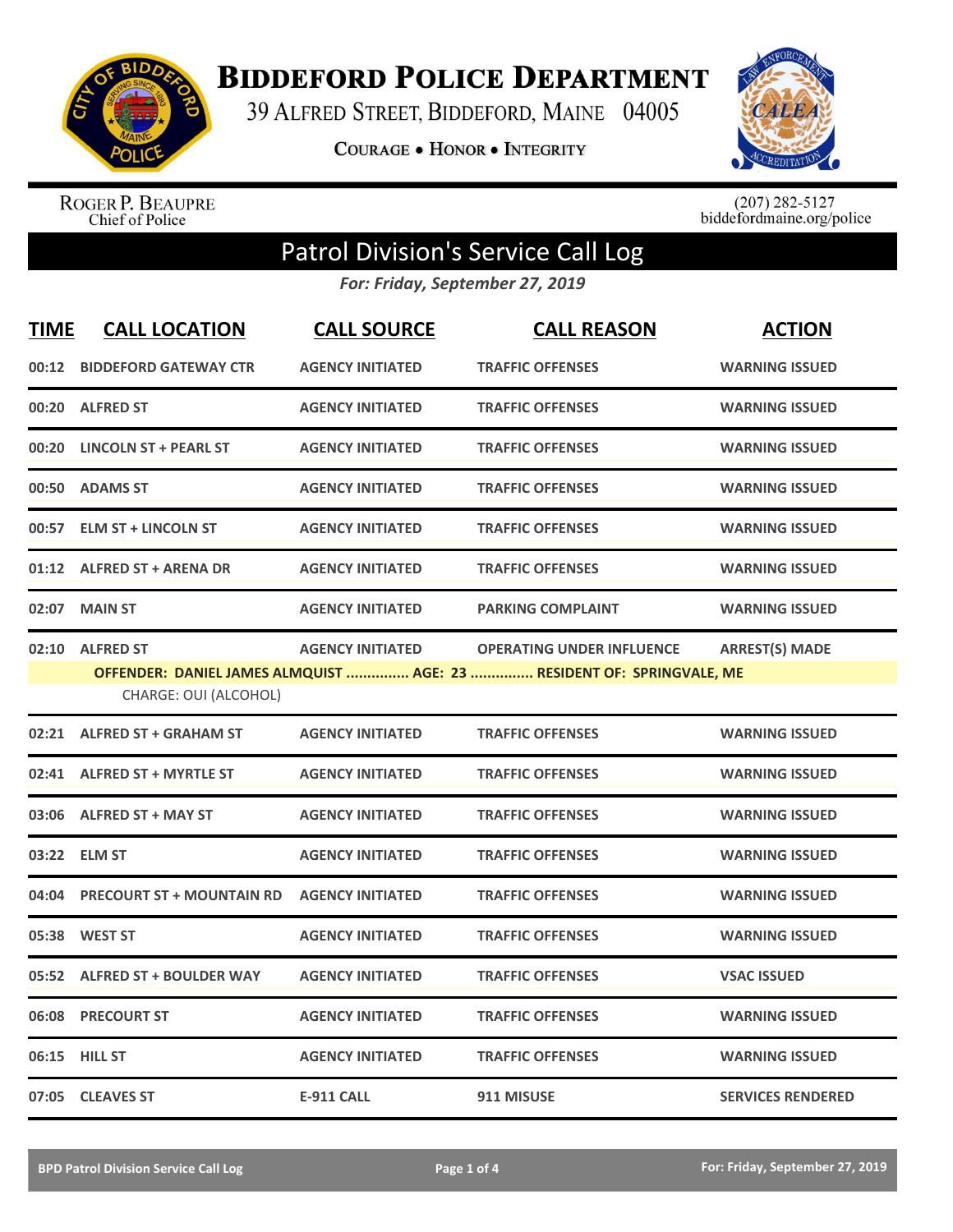| <b>TIME</b> | <b>CALL LOCATION</b>            | <b>CALL SOURCE</b>        | <b>CALL REASON</b>               | <b>ACTION</b>                |
|-------------|---------------------------------|---------------------------|----------------------------------|------------------------------|
|             | 07:10 HILL ST                   | <b>E-911 CALL</b>         | 911 MISUSE                       | <b>NEGATIVE CONTACT</b>      |
|             | 08:02 HILL ST + PARKER RIDGE RD | <b>AGENCY INITIATED</b>   | <b>TRAFFIC OFFENSES</b>          | <b>VSAC ISSUED</b>           |
|             | 08:13 MAIN ST + FOSS ST         | <b>AGENCY INITIATED</b>   | <b>TRAFFIC OFFENSES</b>          | <b>VSAC ISSUED</b>           |
|             | 08:25 GRAHAM ST                 | <b>AGENCY INITIATED</b>   | <b>SUSPICION</b>                 | <b>SERVICES RENDERED</b>     |
|             | 09:11 GEORGE ST                 | <b>WALK-IN AT STATION</b> | <b>ANIMAL COMPLAINT</b>          | <b>SERVICES RENDERED</b>     |
|             | 09:16 ALFRED ST                 | <b>AGENCY INITIATED</b>   | <b>DRUG BOX</b>                  | <b>SERVICES RENDERED</b>     |
|             | 09:26 ALFRED ST                 | <b>NON-EMERGENCY CALL</b> | <b>ANIMAL COMPLAINT</b>          | <b>SERVICES RENDERED</b>     |
|             | 09:35 ALFRED ST                 | <b>AGENCY INITIATED</b>   | <b>TRAFFIC OFFENSES</b>          | <b>WARNING ISSUED</b>        |
| 09:56       | <b>MAIN ST + MT PLEASANT ST</b> | <b>AGENCY INITIATED</b>   | <b>TRAFFIC OFFENSES</b>          | <b>WARNING ISSUED</b>        |
| 11:10       | <b>GREEN ST</b>                 | <b>AGENCY INITIATED</b>   | <b>ANIMAL COMPLAINT</b>          | <b>NEGATIVE CONTACT</b>      |
|             | 11:11 HIGH ST                   | <b>NON-EMERGENCY CALL</b> | <b>ASSIST JUVENILE PROBATION</b> | <b>NO ACTION REQUIRED</b>    |
|             | 11:42 SACO FALLS WAY            | <b>NON-EMERGENCY CALL</b> | <b>HARASSMENT</b>                | <b>SERVICES RENDERED</b>     |
| 11:47       | <b>ALFRED ST + POOL ST</b>      | <b>AGENCY INITIATED</b>   | <b>DISABLED VEHICLE</b>          | <b>SERVICES RENDERED</b>     |
| 12:09       | <b>WASHINGTON ST</b>            | <b>E-911 CALL</b>         | <b>DISTURBANCE / NOISE</b>       | <b>SERVICES RENDERED</b>     |
|             | 12:23 FOSS ST + BACON ST        | <b>NON-EMERGENCY CALL</b> | <b>ROBBERY</b>                   | <b>REPORT TAKEN</b>          |
|             | 12:33 PROSPECT ST               | <b>NON-EMERGENCY CALL</b> | <b>THEFT</b>                     | <b>REPORT TAKEN</b>          |
|             | 12:34 MARINER WAY               | <b>AGENCY INITIATED</b>   | <b>ANIMAL COMPLAINT</b>          | <b>NEGATIVE CONTACT</b>      |
| 12:44       | <b>MAINE TPKE</b>               | <b>E-911 CALL</b>         | 911 MISUSE                       | <b>NO ACTION REQUIRED</b>    |
|             | 12:46 POOL ST + PIKE ST         | <b>NON-EMERGENCY CALL</b> | <b>SUSPICION</b>                 | <b>SERVICES RENDERED</b>     |
|             | 12:50 WASHINGTON ST             | <b>WALK-IN AT STATION</b> | <b>CRIM THREAT / TERRORIZING</b> | <b>NO ACTION REQUIRED</b>    |
|             | 13:05 ALFRED ST                 | <b>WALK-IN AT STATION</b> | <b>PAPERWORK</b>                 | <b>SERVICES RENDERED</b>     |
|             | 13:07 BOULDER WAY               | <b>NON-EMERGENCY CALL</b> | <b>ARTICLES LOST/FOUND</b>       | <b>SERVICES RENDERED</b>     |
|             | 13:09 GRANITE ST + OAK ST       | <b>NON-EMERGENCY CALL</b> | <b>MENTAL ILLNESS CASES</b>      | <b>SERVICES RENDERED</b>     |
|             | 13:20 ALFRED ST                 | <b>NON-EMERGENCY CALL</b> | <b>CIVIL COMPLAINT</b>           | <b>CIVIL COMPLAINT</b>       |
|             | 14:21 MAY ST                    | <b>NON-EMERGENCY CALL</b> | <b>SUSPICION</b>                 | <b>SERVICES RENDERED</b>     |
|             | 14:24 EMERY ST                  | <b>E-911 CALL</b>         | <b>MENTAL ILLNESS CASES</b>      | <b>TRANSPORT TO HOSPITAL</b> |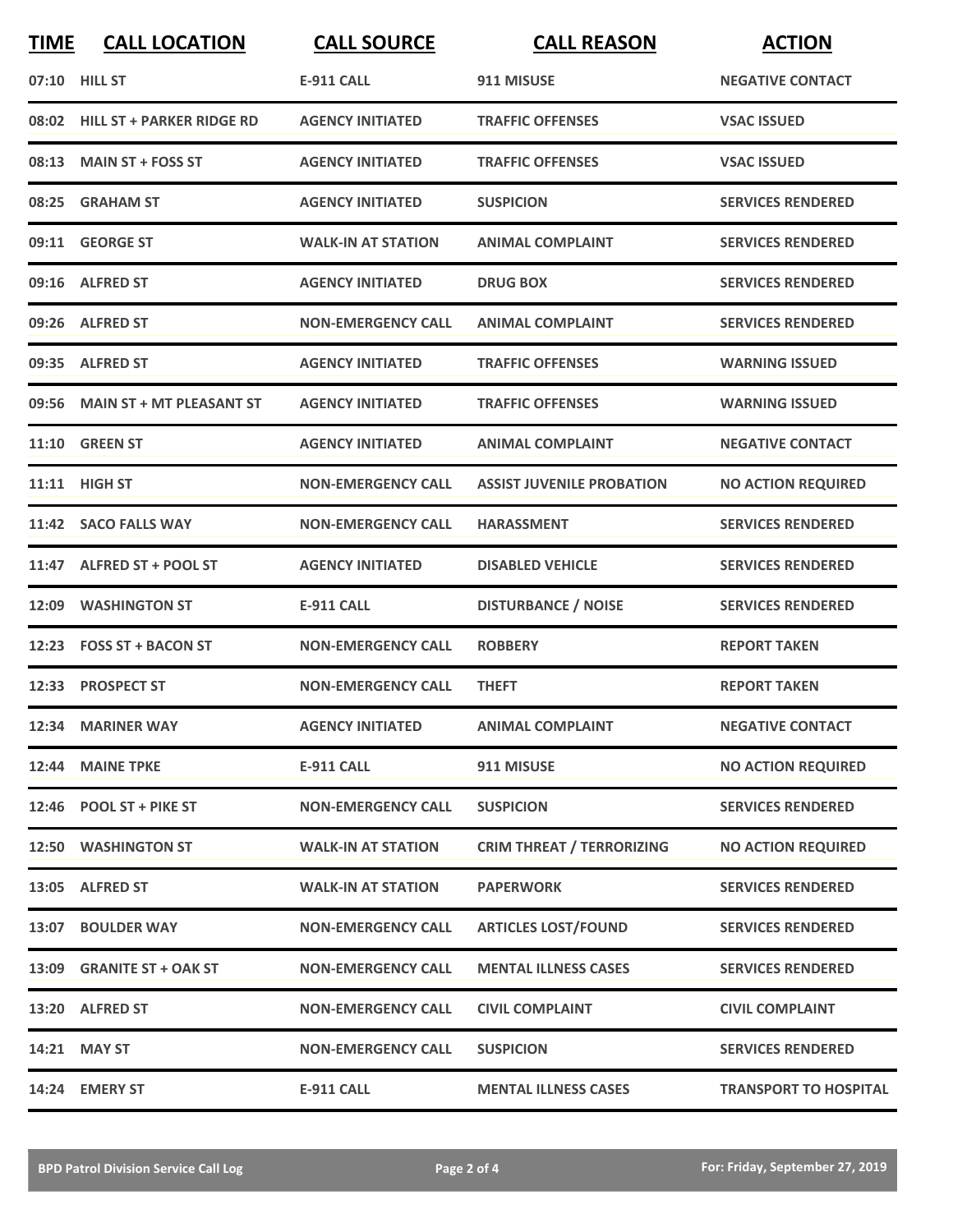| <b>TIME</b> | <b>CALL LOCATION</b>                                                                                                               | <b>CALL SOURCE</b>        | <b>CALL REASON</b>                                                | <b>ACTION</b>                |  |
|-------------|------------------------------------------------------------------------------------------------------------------------------------|---------------------------|-------------------------------------------------------------------|------------------------------|--|
|             | 14:24 GREEN ST + MASON ST                                                                                                          | <b>NON-EMERGENCY CALL</b> | <b>ARTICLES LOST/FOUND</b>                                        | <b>NO ACTION REQUIRED</b>    |  |
|             | 14:34 VINE ST                                                                                                                      | <b>E-911 CALL</b>         | <b>ANIMAL COMPLAINT</b>                                           | <b>SERVICES RENDERED</b>     |  |
|             | 14:36 LINCOLN ST                                                                                                                   | <b>E-911 CALL</b>         | 911 MISUSE                                                        | <b>NO ACTION REQUIRED</b>    |  |
|             | 15:14 COMMODORE DR                                                                                                                 | <b>E-911 CALL</b>         | <b>MENTAL ILLNESS CASES</b>                                       | <b>SERVICES RENDERED</b>     |  |
|             | 15:27 DIGITAL DR                                                                                                                   | <b>AGENCY INITIATED</b>   | <b>ANIMAL COMPLAINT</b>                                           | <b>NEGATIVE CONTACT</b>      |  |
|             | 15:31 MAY ST + ROUND HILL ST                                                                                                       | <b>AGENCY INITIATED</b>   | <b>TRAFFIC OFFENSES</b>                                           | <b>WARNING ISSUED</b>        |  |
|             | 15:48 BRIARWOOD DR                                                                                                                 | <b>NON-EMERGENCY CALL</b> | <b>ARTICLES LOST/FOUND</b>                                        | <b>UNFOUNDED</b>             |  |
|             | <b>15:48 PIKE ST</b>                                                                                                               | <b>NON-EMERGENCY CALL</b> | <b>ANIMAL COMPLAINT</b>                                           | <b>SERVICES RENDERED</b>     |  |
|             | 15:54 ELM ST                                                                                                                       | <b>AGENCY INITIATED</b>   | <b>TRAFFIC OFFENSES</b>                                           | <b>CITATION ISSUED</b>       |  |
|             | OFFENDER: SHANE ALEXANDER HALL  AGE: 33  RESIDENT OF: BIDDEFORD, ME<br><b>CHARGE: OPERATING WHILE LICENSE SUSPENDED OR REVOKED</b> |                           |                                                                   |                              |  |
|             | 16:28 MAY ST + SOUTH ST                                                                                                            | <b>RADIO</b>              | <b>ROAD HAZARD</b>                                                | <b>REFERRED OTHER AGENCY</b> |  |
|             | 16:45 SOUTH ST                                                                                                                     | <b>AGENCY INITIATED</b>   | <b>SUSPICION</b>                                                  | <b>NO ACTION REQUIRED</b>    |  |
|             | 16:51 ELM ST                                                                                                                       | <b>WALK-IN AT STATION</b> | <b>ARTICLES LOST/FOUND</b>                                        | <b>SERVICES RENDERED</b>     |  |
|             | 17:08 BOULDER WAY                                                                                                                  | <b>AGENCY INITIATED</b>   | <b>THEFT</b>                                                      | <b>REPORT TAKEN</b>          |  |
|             | 17:25 GRANITE ST                                                                                                                   | <b>NON-EMERGENCY CALL</b> | <b>SUSPICION</b>                                                  | <b>SERVICES RENDERED</b>     |  |
|             | 17:26 ALFRED ST                                                                                                                    | <b>WALK-IN AT STATION</b> | <b>PAPERWORK</b>                                                  | <b>PAPERWORK SERVED</b>      |  |
|             | 17:27 ALFRED ST                                                                                                                    | $E-911$ CALL              | 911 MISUSE                                                        | <b>CALL TRANSFERRED</b>      |  |
|             | 17:33 SUMMER ST + WINDSOR LN                                                                                                       | <b>NON-EMERGENCY CALL</b> | <b>JUVENILE OFFENSES</b>                                          | <b>UNFOUNDED</b>             |  |
|             | 17:35 MEDICAL CENTER DR                                                                                                            | <b>AGENCY INITIATED</b>   | <b>ALL OTHER</b>                                                  | <b>SERVICES RENDERED</b>     |  |
|             | 18:01 ALFRED ST                                                                                                                    | <b>NON-EMERGENCY CALL</b> | <b>CHECK WELFARE</b>                                              | <b>GONE ON ARRIVAL</b>       |  |
|             | 18:43 MARINER WAY                                                                                                                  | <b>NON-EMERGENCY CALL</b> | <b>TRESPASSING</b>                                                | <b>NEGATIVE CONTACT</b>      |  |
|             | 18:47 CUTTS ST                                                                                                                     | <b>AGENCY INITIATED</b>   | <b>PAPERWORK</b>                                                  | <b>PAPERWORK NOT SERVED</b>  |  |
|             |                                                                                                                                    |                           |                                                                   | <b>ARREST(S) MADE</b>        |  |
|             | <b>CHARGE: WARRANT ARREST</b>                                                                                                      |                           | OFFENDER: HEATHER MARIE ROSZKA  AGE: 38  RESIDENT OF: ARUNDEL, ME |                              |  |
|             | <b>19:52 DARTMOUTH ST</b>                                                                                                          | E-911 CALL                | <b>MISSING PERSON</b>                                             | <b>NO ACTION REQUIRED</b>    |  |
|             | 20:24 FOREST ST                                                                                                                    | <b>NON-EMERGENCY CALL</b> | <b>ANIMAL COMPLAINT</b>                                           | <b>SERVICES RENDERED</b>     |  |